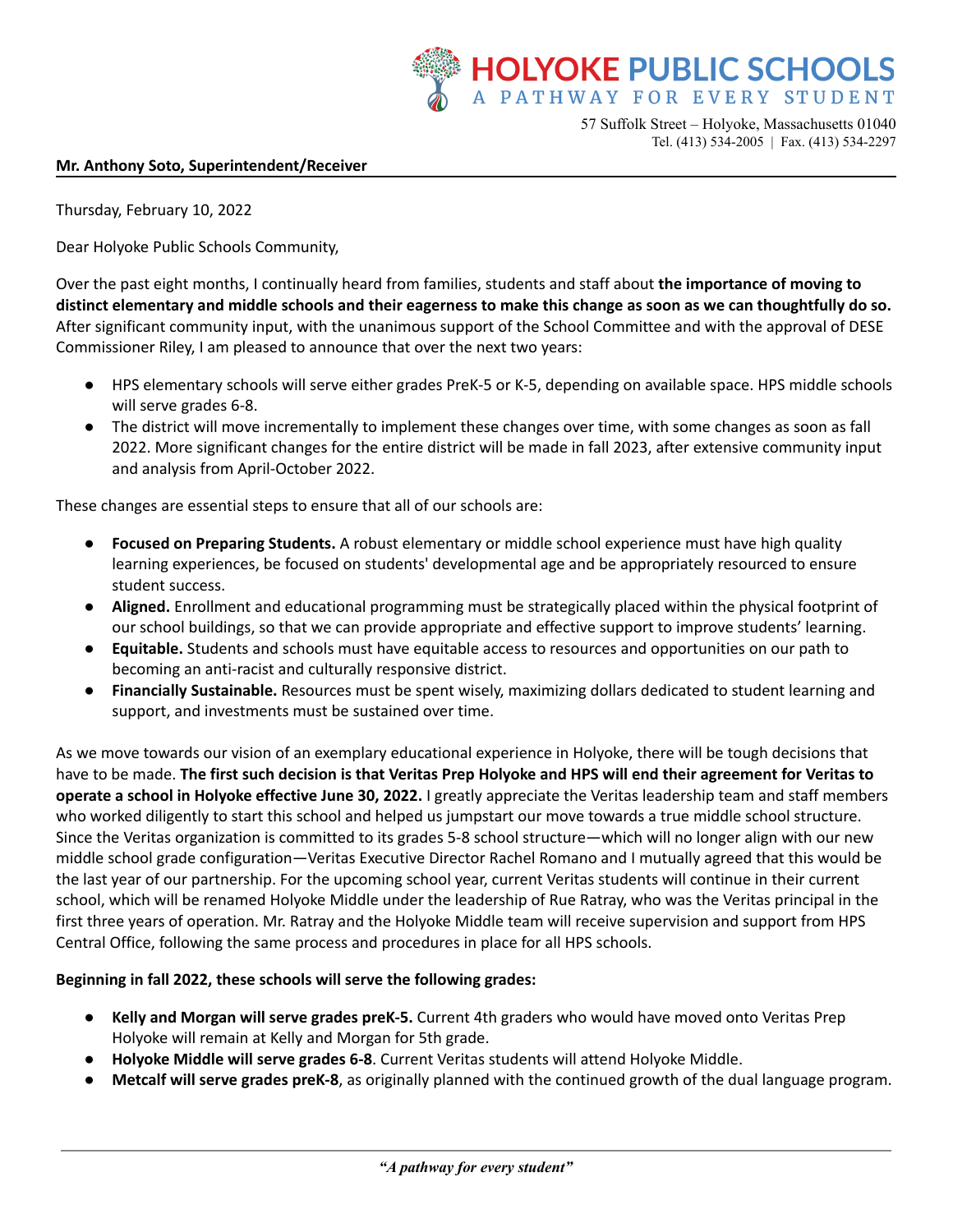These changes set the stage for a broader redistricting and rezoning process that will take effect in fall 2023. Beginning next month, we will publicize opportunities for you to be involved in this important discussion.

Very importantly, I want to reaffirm our commitment to all our HPS colleagues, regardless of which school they work in today. Our Holyoke educators and staff members are committed to our students and families, and we are committed to them. Every employee in good standing with the district will continue to have a home at HPS. We will be in direct contact with staff members affected by these changes, and we will work collaboratively to find them a fit in a different school if they are displaced from their current positions.

Please visit <https://www.hps.holyoke.ma.us/msredesign/> for more information, including a Frequently Asked Questions (FAQs) document and the benefits of this new model.

As we approach President's Day this month, the words of President John Fitzgerald Kennedy stick with me: "There are risks and costs to action. But they are far less than the long range risks of comfortable inaction." I believe firmly that the effort to go through these changes in the short-term will help set the stage for greater success in Holyoke in the future. I look forward to working with all of you to move our district forward together.

Thank you,

Anoty Poto

Anthony Soto Receiver/Superintendent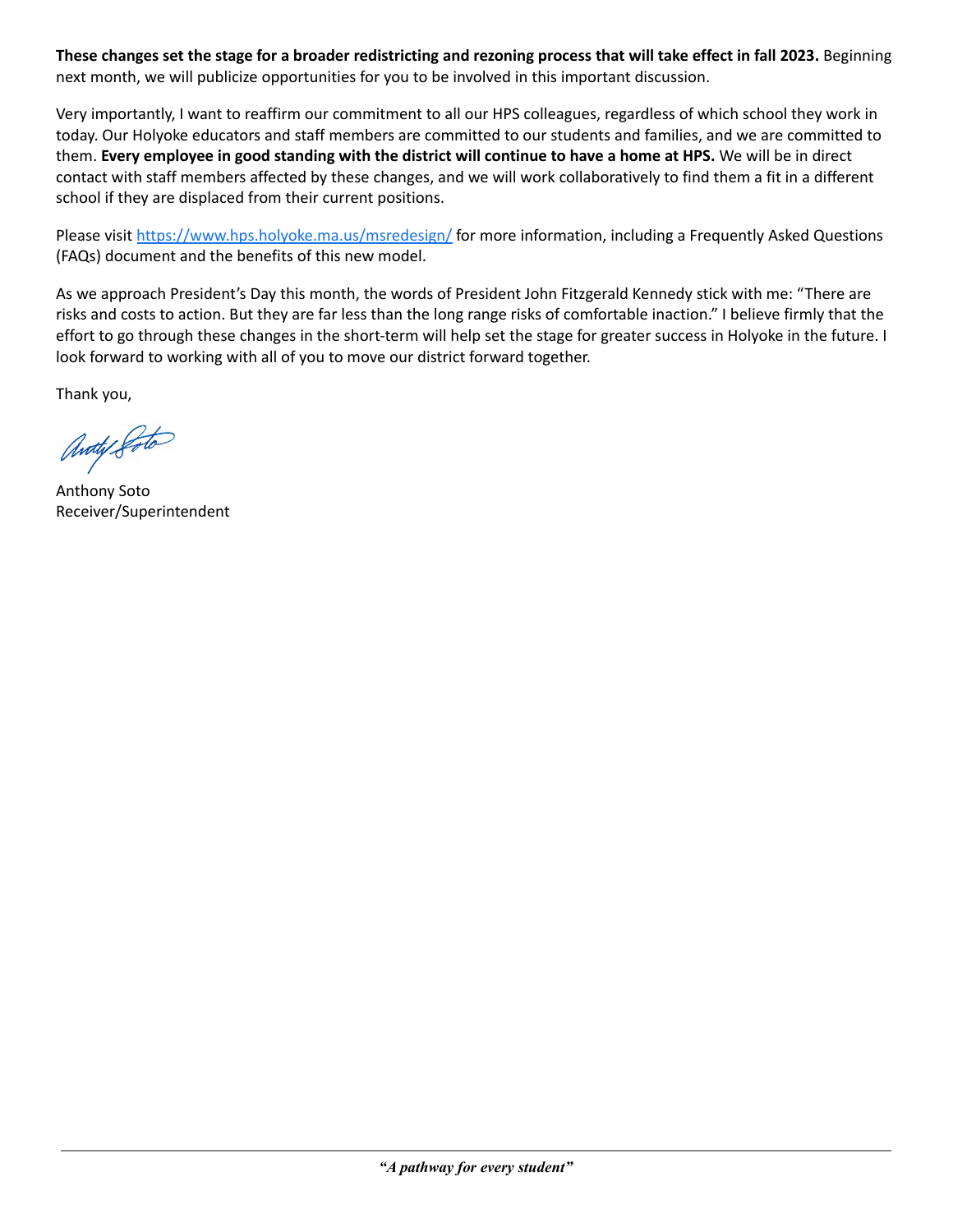

57 Suffolk Street – Holyoke, Massachusetts 01040 Tel. (413) 534-2005 | Fax. (413) 534-2297

## **Sr. Anthony Soto, Superintendente/Receptor**

Jueves, 10 de febrero de 2022

Estimada comunidad de las Escuelas Públicas de Holyoke:

En los últimos ocho meses, escuché continuamente a nuestras familias, estudiantes y personal sobre **la importancia de** mudar nuestras escuelas a escuelas primarias y secundarias distintas, y el entusiasmo por hacer este cambio tan **pronto como podamos cuidadosamente.** Después de importantes aportes de nuestra comunidad, con el apoyo unánime del Comité Escolar y con la aprobación del Comisionado de DESE Riley, me complace anunciar que en los próximos dos años:

- Las escuelas primarias de HPS van a servir los grados de pre kínder a 5 o kínder a 5, según los cupos disponibles. Las escuelas intermedias de HPS van a servir los grados 6 a 8.
- El distrito se moverá gradualmente para implementar estos cambios con el tiempo, con algunos cambios tan pronto como en el otoño de 2022. Se realizarán cambios más significativos para todo el distrito en el otoño de 2023, después de un amplio análisis y aportes de la comunidad de abril a octubre de 2022.

Estos cambios son pasos esenciales para asegurar que todas nuestras escuelas estén:

- **Centradas en preparar a los estudiantes.** Una sólida experiencia en la escuela primaria o intermedia debe tener experiencias de aprendizaje de alta calidad, centrarse en la edad de desarrollo de los estudiantes y contar con los recursos adecuados para garantizar el éxito de los estudiantes.
- **Alineadas.** La inscripción y la programación educativa deben ubicarse estratégicamente dentro del espacio físico de nuestros edificios escolares, de modo que podamos brindar apoyos apropiados y efectivos para mejorar el aprendizaje de los estudiantes.
- **Equitativas.** Los estudiantes y las escuelas deben tener acceso equitativo a los recursos y oportunidades en nuestro camino para convertirnos en un distrito antirracista y culturalmente receptivo.
- **Financieramente sostenibles.** Los recursos deben gastarse sabiamente, maximizando los dólares dedicados al aprendizaje y apoyo de los estudiantes, y las inversiones deben mantenerse a lo largo del tiempo.

A medida que avanzamos hacia nuestra visión de una experiencia educativa ejemplar en Holyoke, habrá que tomar decisiones difíciles. La primera decisión de este tipo es que Veritas Prep Holyoke y HPS terminarán el acuerdo para que **Veritas opere una escuela en Holyoke a partir del 30 de junio de 2022.** Agradezco enormemente al equipo de liderazgo y al personal de Veritas que trabajaron diligentemente para comenzar esta escuela y nos ayudó a impulsar nuevamente nuestro movimiento hacia una verdadera estructura de escuela intermedia. Dado que la organización Veritas está comprometida con su estructura escolar de los grados 5 a 8, que ya no se alineará con nuestras nuevas configuraciones de grado de escuela intermedia, la directora ejecutiva de Veritas, Rachel Romano, y yo acordamos mutuamente que este sería el último año de nuestra asociación. Para el próximo año escolar, Los estudiantes actuales de Veritas permanecerán en su escuela, que pasará a llamarse Holyoke Middle y asistirá a la Escuela Peck bajo la dirección de Rue Ratray, que fue el director de Veritas en los tres primeros años de funcionamiento. La directora Sarita Graveline. El Sr. Ratray y el equipo de Holyoke Middle recibirán la supervisión y el apoyo de la Oficina Central de HPS, siguiendo el mismo proceso y procedimientos vigentes para todas las escuelas de HPS.

## **A partir del otoño de 2022, estas escuelas brindarán servicios a los siguientes grados:**